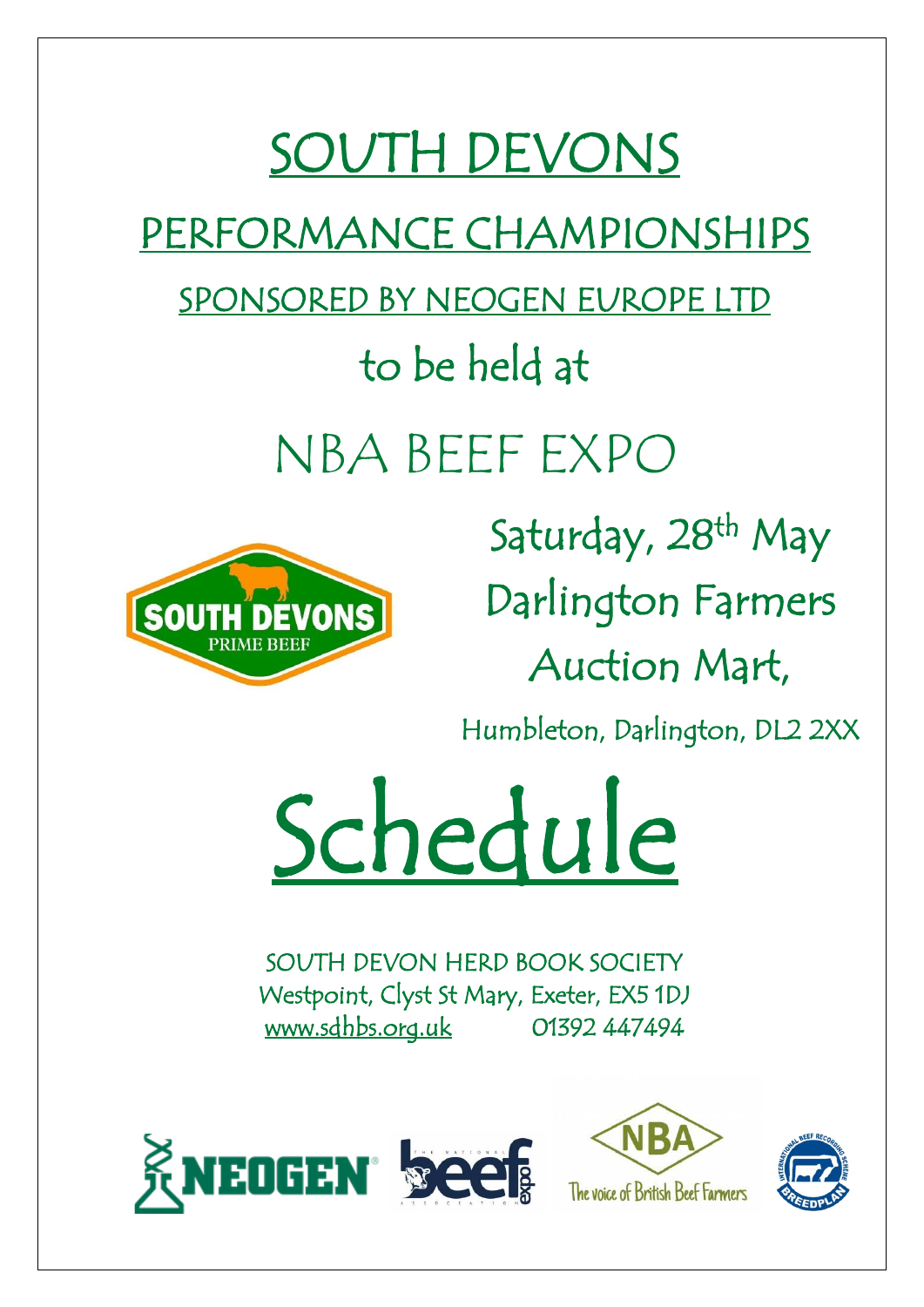

## SOUTH DEVON PERFORMANCE CHAMPIONSHIPS

## Background

This is the seventh year that the South Devon Herd Book Society is holding Performance Championships where performance recording breeders from across the country can compete in a unique technical event to showcase EBVs and appraisal of appearance.

Since making the recording service free to its members there has been an increase in the numbers of South Devons being assessed for calving ease, growth, and carcase traits; and this information will help build the Single Step genomic EBVs which we are getting ever closer to publication.

This year's Championships are being held by kind arrangement of the National Beef Association at the Expo in Darlington on Saturday 28<sup>th</sup> May.

## **Judging**

Each class will be judged on inspection of the animals, and on their performance (Quality Beef Index for each bull and Suckler Replacement Index for each female) and will be placed accordingly.

From these winners will be selected the Male, Female and Breed Champions.

## **Judge**

#### Mr D M Thomas, Treguddick, South Petherwin, Launceston, Cornwall

## Breed Secretary

Mrs Caroline Poultney, 01392 447494, caroline@sdhbs.org.uk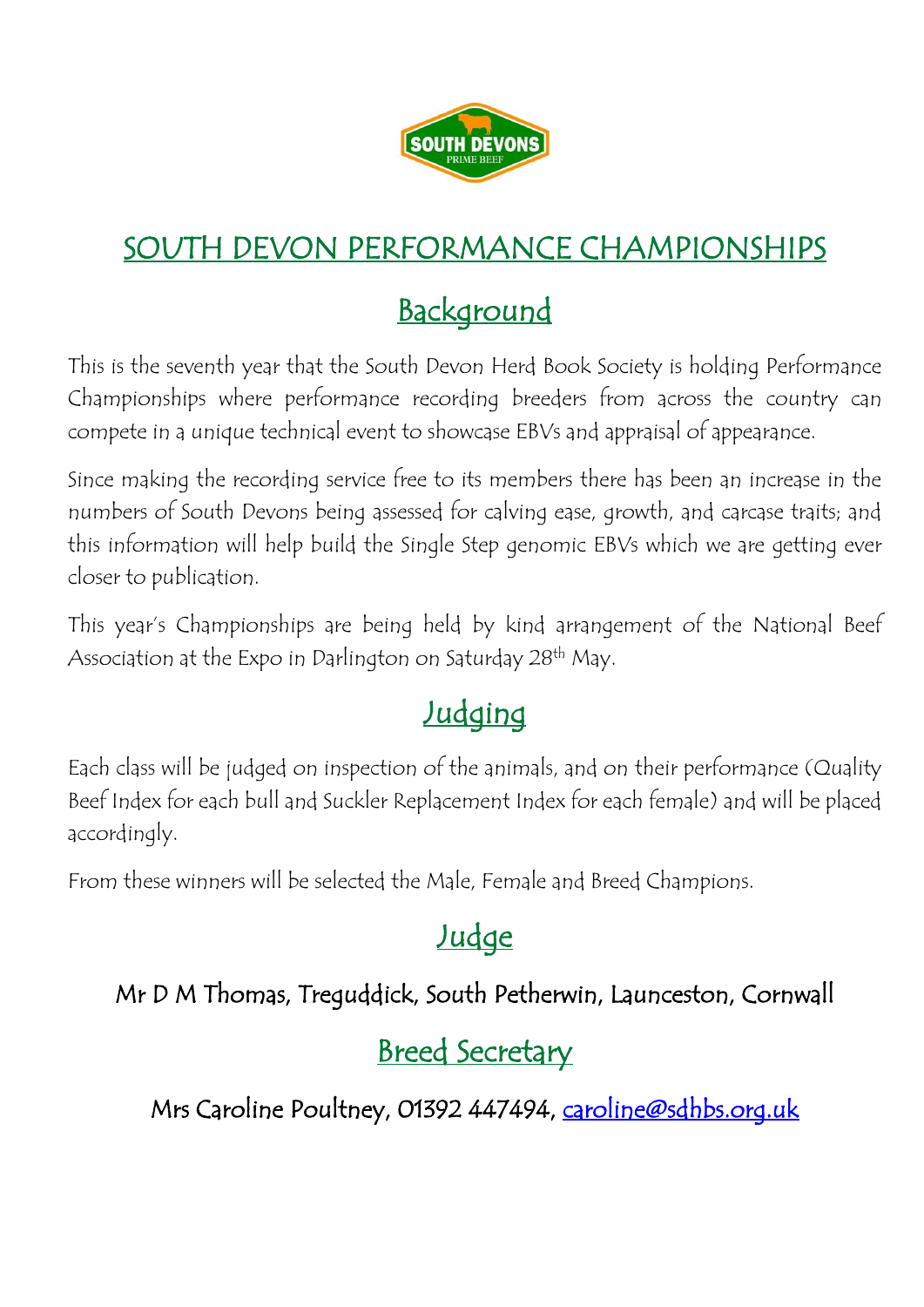## Classes

Entries are invited for bulls and heifers aged between one year and two and a half years on the date of the Championships (28<sup>th</sup> May 2022).

Entries will be restricted to pedigree registered South Devon cattle which are owned and exhibited by South Devon Herd Book Society members who participate in the South Devon Breedplan recording scheme.

All classes will be judged on a combination of inspection and performance points based on Quality Beef Index (QBI) for bulls, and Suckler Replacement Index (SRI) for heifers. The championships will be judged on inspection only.

The highest placed animal on inspection will receive the equivalent in points to the highest QBI (bulls) or SRI (heifers) of those animals in the ring; and the lowest placed animal on inspection will receive the equivalent in points to the lowest QBI or SRI. The remaining animals will receive points at the judge's discretion in between the two previous points. These points will then be added to the animal's own QBI or SRI, and the animals will be pulled forward in order of the highest combined points. In the event of a tie the animal with the highest QBI or SRI will be placed highest.

#### Two sections will be catalogued:

- Bulls between 1 year and 2 1/2 years of age
- Heifers between 1 year and 2 1/2 years of age

These sections will be sub-divided according to age and number of entries.

## Championships and Prize Money

## SPONSOR – Neogen Europe Ltd

There will be awards for:

- Best overall male £50, championship sash and rosette
- Reserve best overall male £25, reserve championship rosette
- Best overall female £50, championship sash and rosette
- Reserve best overall female £25, reserve championship rosette
- Breed champion £100, championship sash and rosette, and the Harlington Trophy
- £250 additional prize money to be divided between 1st, 2nd and 3rd place in each class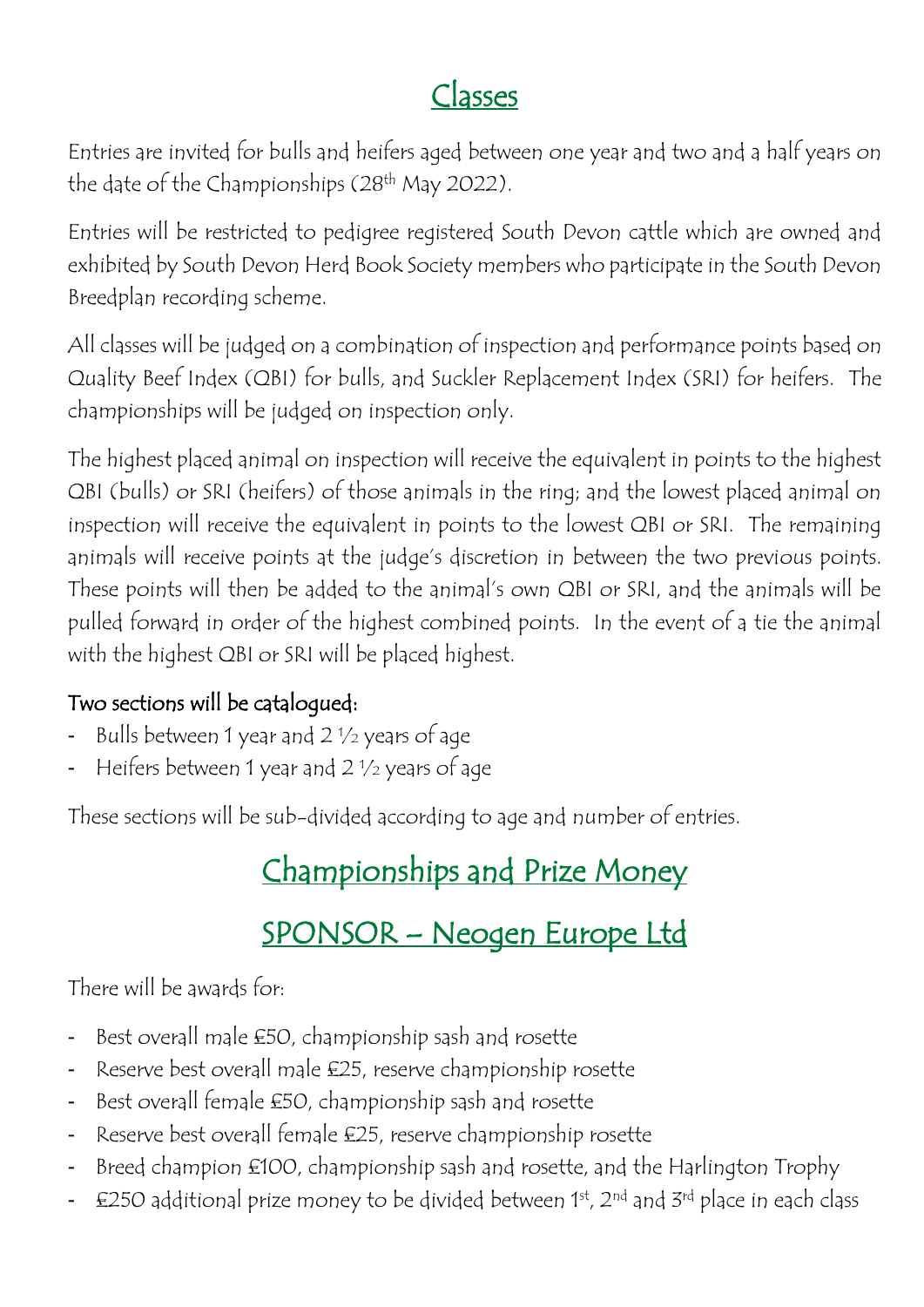## General Rules & Regulations

1 South Devon breeders must read and comply with the rules and regulations laid down by the individual Show Societies, both before entering and at the show; and these must take priority over the requirements of the South Devon Herd Book Society (SDHBS) but if a subject is not mentioned the SDHBS rules will apply.

#### 2 Ownership

All cattle exhibited must be the bona fide property of the Exhibitor at the closing date for entries. If the animal/s has/have been bred by a different breeder it must be declared.

Exhibitors must not enter or bring to shows animals which have been bred by the person judging the South Devon classes at that show. If an animal is then forwarded to the judge it shall remain unplaced.

#### 3 Closing date for entries

Monday 16<sup>th</sup> May 2022

#### 4 Entry fees

 $£50 + VAT = £60$  per stall

Entry fees are payable at time of entry. In the event of an Exhibitor being unable to attend a full refund of entry fees will be given upon the provision of a veterinary certificate. A refund of  $£20 + VAT = £24$  will be credited back to the Exhibitor by the South Devon Herd Book Society for every animal forward.

Every entry form must be completed fully by the Exhibitor at time of entry. No animal shall be entered for more than one class.

#### 5 Exhibitors passes

Passes will be dependent on the number of entries.

Up to 2 entries – 1 pass, 3 entries and over – 2 passes

#### 6 Ear tags

All cattle entered must be double tagged, and the ID entered on the entry form.

#### 7 TB testing

All cattle entered must be TB tested clear within 60 days of the date of the Event and test certificates must be provided upon arrival.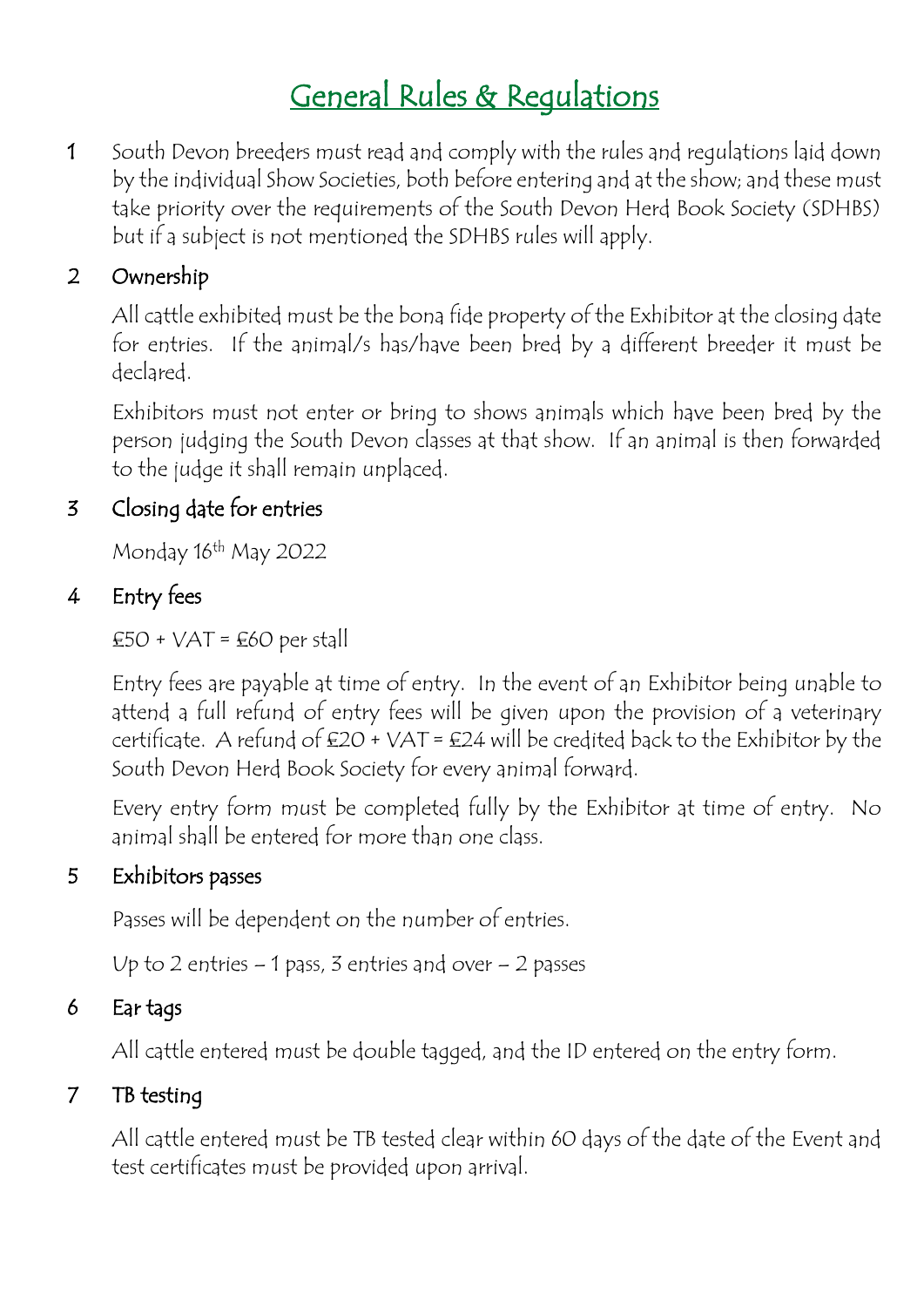#### 8 Correctness of entries

Exhibitors are solely responsible for the accuracy and eligibility of their entries. All cattle must be fully pedigree registered in the main section of the South Devon Herd Book. Passports must accompany the animals and must be handed to the South Devon officer on arrival. The Society reserves the right to take a DNA sample from any animal to verify its identity.

#### 9 Exhibition of cattle

All cattle entered must be fully halter trained, and all animals must wear bulldog clips in their noses (nose rings in bulls fulfil this requirement) when not stalled from the time of offloading to the time of loading back on to cattle transport.

10 There must be no tampering with their animals by any Exhibitor or their representative to conceal defect, including deliberately hiding white hair.

#### 11 Neck numbers

Neck numbers will be provided by the Society.

#### 12 Food, forage and feeding appliances

Exhibitors must provide their own feeding stuffs, straw, buckets and feeding troughs.

#### 13 Electrical equipment

 Exhibitors must provide and use circuit breakers with all blowers and other electrical equipment, and all equipment must be inspected and labelled as having passed a PAT test.

#### 14 Arrival and departure

All cattle must arrive at Darlington Farmers Auction Mart by 4 pm on Friday 27<sup>th</sup> May.

#### 15 Insurance and liability

The South Devon Herd Book Society (SDHBS) will not accept liability for death or personal injury caused by the SDHBS or their servants or agents or any person whilst entering or leaving Darlington Farmers Auction Mart. The SDHBS shall not be responsible for death, injury, disease or loss caused to any Exhibitor or to his servant or agent, or to any animal exhibited by the said Exhibitor or by a Vehicle brought by the Exhibitor to Darlington from whatever cause, death, injury, disease or loss arises. All Exhibitors must ensure they hold sufficient Public Liability insurance.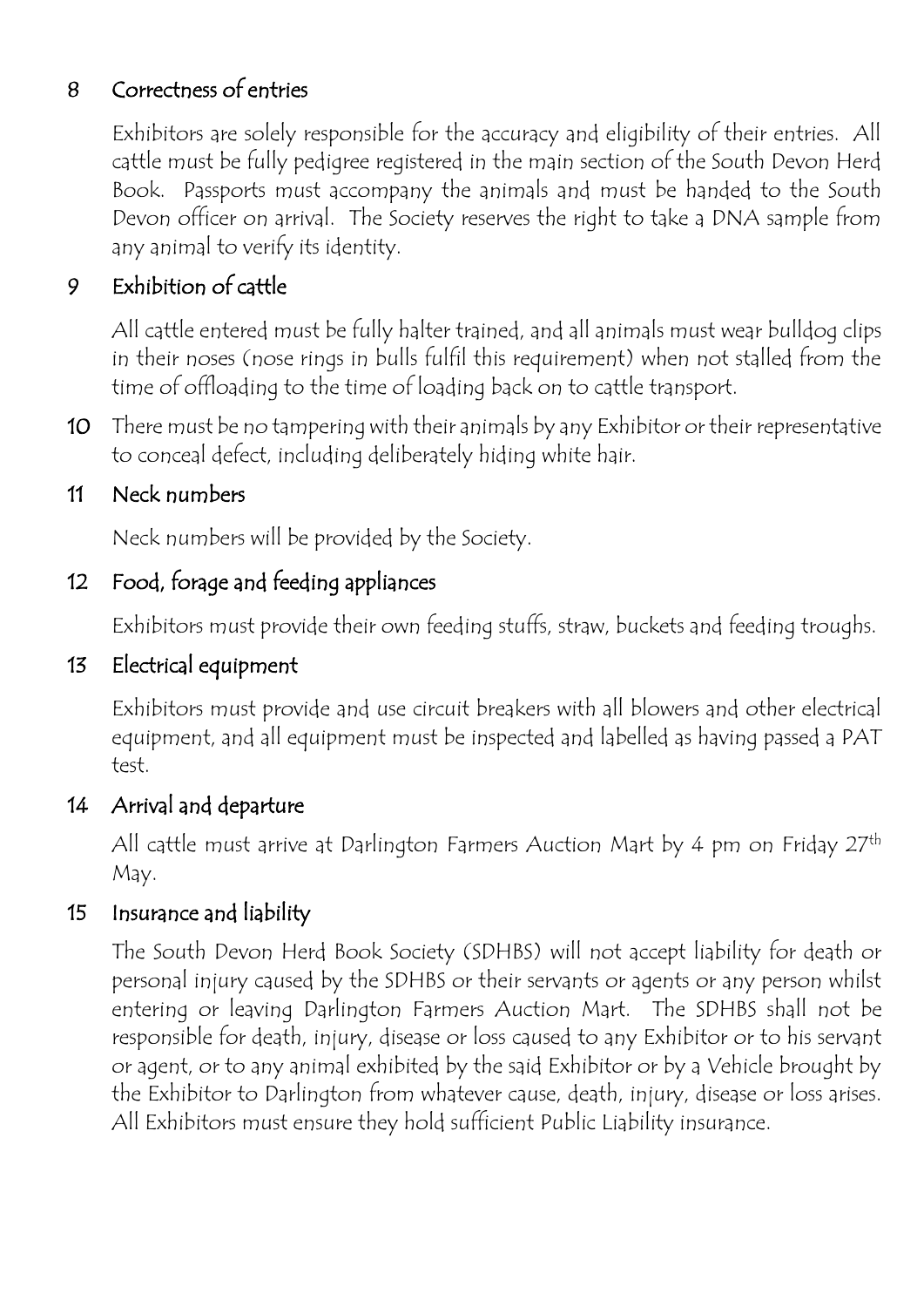# NBA BEEF EXPO

The National Beef Association (NBA) Beef Expo which is the largest technical beef event in the UK will be a celebration of the British Beef Industry.

Bringing together the very best in British commercial and pedigree cattle, equipment, ground-breaking developments, and show classes for everyone involved in the industry, NBA Beef Expo is a celebration and exploration of everything British Beef has to offer.

The NBA is delighted to be able to hold its flagship event at the new state-ofthe-art auction, business and conference centre, located just two minutes of Junction 58 of the A1. The Expo follows the renowned industry farm tours and Beef Industry Barbecue, taking place on the 27th May 2022, the evening before the event itself.

Drawing in 5,000 beef farmers annually, the NBA Beef Expo is considered a major showcase for pedigree and commercial breed societies who want to promote the quality of their cattle. The event will also host the National Commercial Cattle Show and the South Devon Performance Championships.



*Where Quality Comes Naturally*





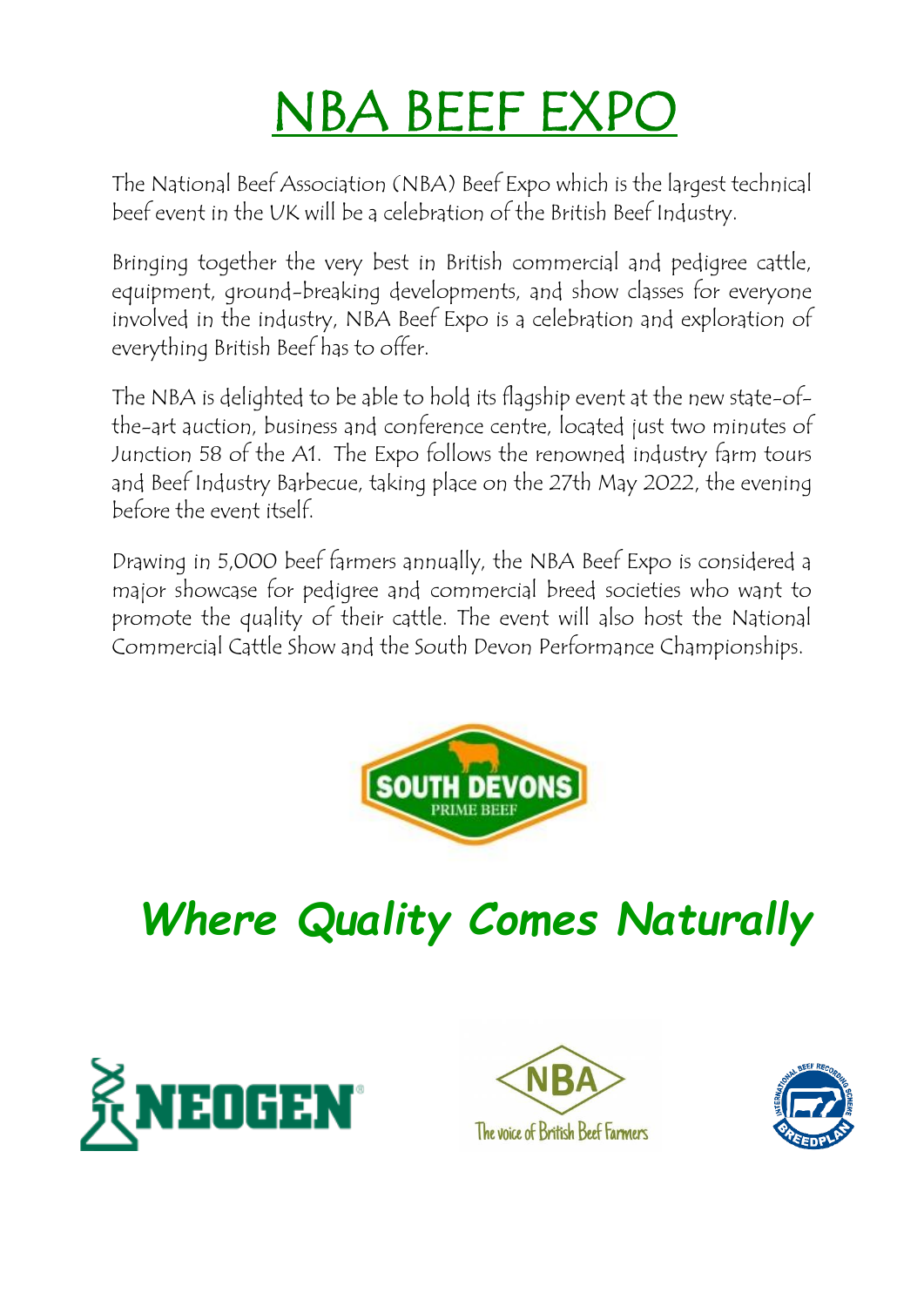# ENTRY FORM

Please complete in full, and return to SDHBS, Westpoint, Clyst St Mary, Exeter, EX5 1DJ by the date of closing Monday 16<sup>th</sup> May, together with your cheque made payable to SDHBS for £60 per animal

## EXHIBITOR DETAILS